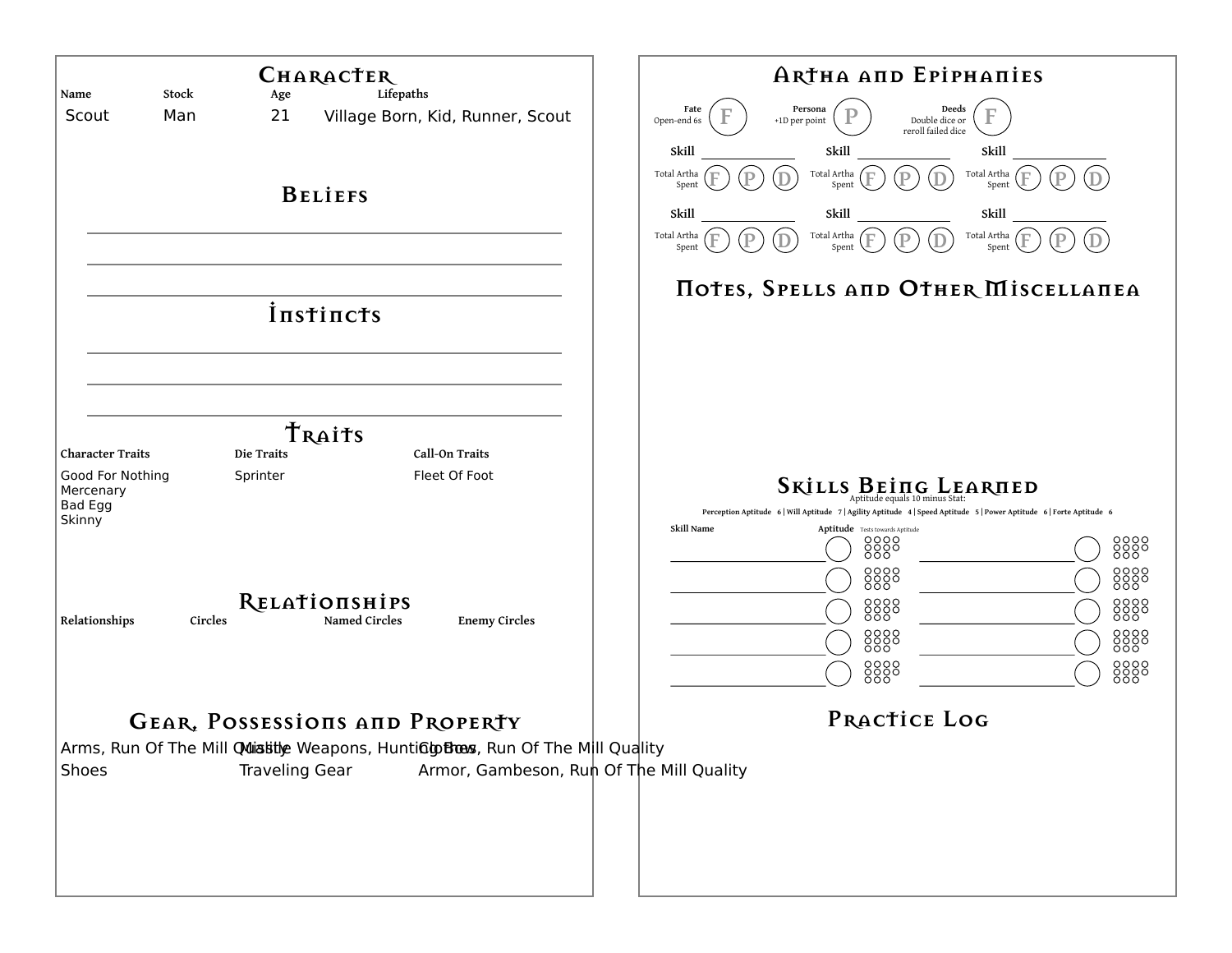

## **Skills ROOOO**<br>**DOOOO ROOOO**<br>**DOOOO B** 2 2000 **D C** Trouble-wise **Throwing R**OOOO **R**OOOO **D C** OOO Stealthy B 3 **D C** Inconspicuous **R R**  $B_{c}$ <sup>D</sup><sub>c</sub>ooo **D C Foraging C** Orienteering **R**OOOO **R D**OOO **D <sup>C</sup>** Bow B 3 **Observation B** 3  $\frac{1}{2}$   $\frac{1}{2}$   $\frac{1}{2}$   $\frac{1}{2}$   $\frac{1}{2}$ **R**OOOO **R**OOOO **Knives** <u>B 3</u> <sup>D</sup><sub>c</sub> Falsehood **D C R R D D**  $\overline{\phantom{0}}$ **C**  $\overline{\text{c}}$  000 **R R D D C C R R D**OOO **D**  $\overline{\text{c} \circ \circ \circ}$  $COOO$ **R R D D** Г  $COOO$ **C R R D**OOO **D**OOO  $\overline{\text{c}}$  000 **CCCC R R D**OOO **D**OOO **C C R R D**OOO **D**OOO **C C R R**  $\overline{D}$  $\overline{O}$  $\overline{O}$  $\overline{O}$ **D**  $0000$ **C**<sub>O</sub>OO **Weapons and Armor**